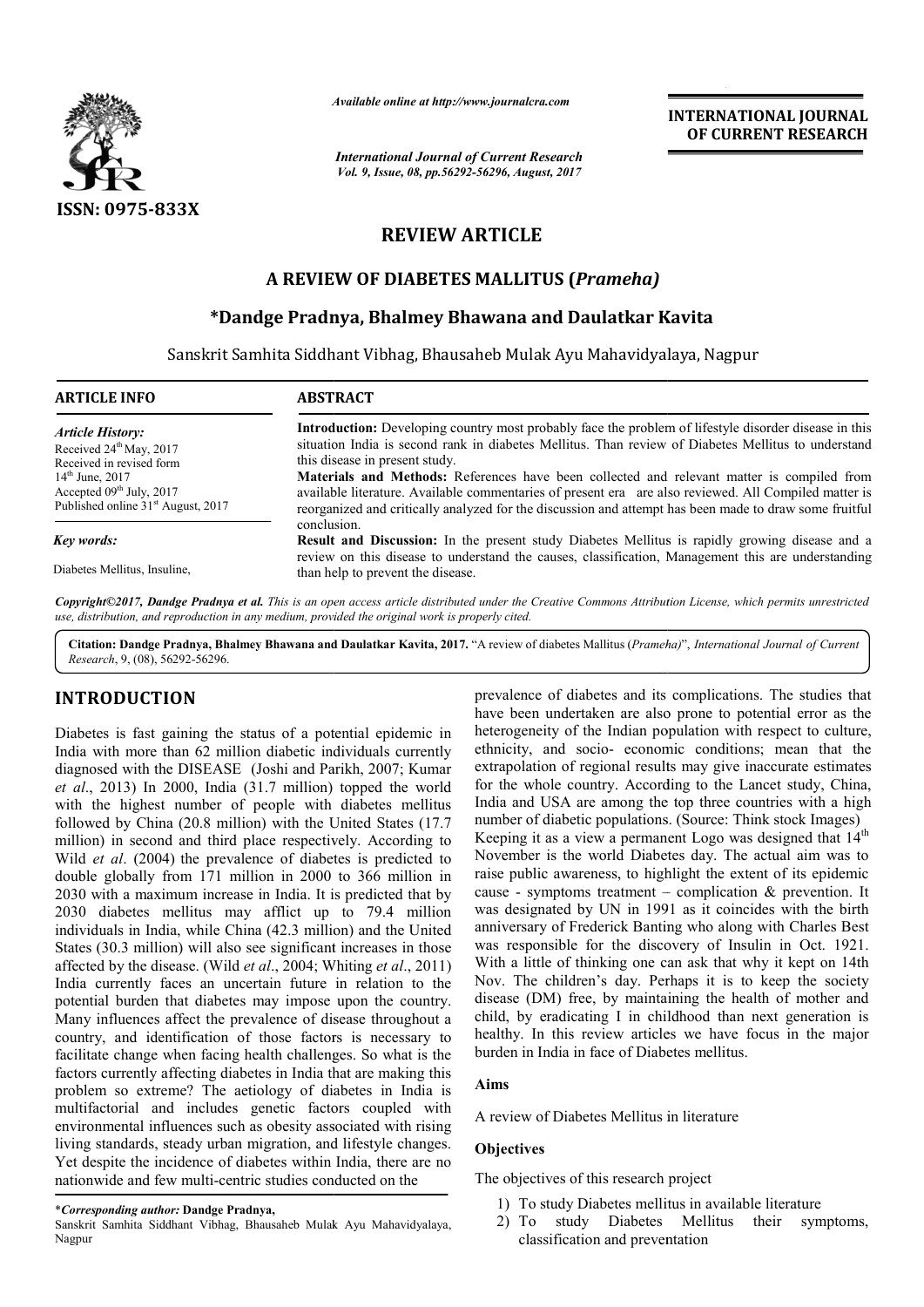# **MATERIALS AND METHODS**

References have been collected and relevant matter is compiled from available literature. Available commentaries of present era are also reviewed. All Compiled matter is reorganized and critically analyzed for the discussion and attempt has been made to draw some fruitful conclusion.

# **OBSERVATIONS AND DISCUSSION**

#### **Diabetes Mellitus means**

The word Diabetes is originated from the French word named "Jiyabatis" which means *punctured pitcher* or a pitcher with a leak, so that the water sprinkles out of it. (The Diabetes – Purshuram Shastry) The word diabetes is derived from the diobos a fountain meaning similar to that of the fountain. The term Diabetes mellitus contains two words i.e. 'Diabetes' and 'Mellitus'. In Greek language the 'Diabetes' means 'to run through a siphon' and the term 'Mellitus' means honey.

#### **Defination**

a variable disorder of carbohydrate metabolism caused by a combination of hereditary and environmental factors and usually characterized by inadequate secretion or utilization of insulin, by excessive urine production, by excessive amounts of sugar in the blood and urine, and by thirst, hunger, and loss of weight — compare type 1 diabetes, type 2 diabetes. https:// www.merriam-webster.com/dictionary/diabetes%20mellitus.

Diabetes mellitus is one of the world's major diseases. It currently affects an estimated 143 million people worldwide and the number is growing rapidly. In India, about 5 per cent population suffers from diabetes. Medical health experts assert that regular check-ups and timely detection plays a vital role in controlling and managing the problem. Ironically, due to patient resistance and feeling of disbelief that 'I can have diabetes too', most patients tend to defer on detection and treatment that often leads to complications. Practitioners feel that patient adherence to medication and lifestyle modifications play an important role in diabetes management and this can help them lead a normal life. Un-monitored prevalence of diabetes also results in increased risk of vascular complications like cardiovascular, renal, neural and visual disorders which are related to the duration of the disease.

**Table 1. Classification of D.M. in Country-wise**

| <b>S. No.</b> | Country       | <b>Persons with DM</b><br>(Millions) |
|---------------|---------------|--------------------------------------|
|               | China         | 98.4                                 |
|               | India         | 65.1                                 |
|               | <b>USA</b>    | 24.4                                 |
|               | <b>Brazil</b> | 11.9                                 |
|               | Russia        | 10.9                                 |

Epidemic of diabetes is spreading from metro cities to smaller towns and even to villages. More than 50 per cent of diabetic subjects are undiagnosed. Nearly 20 per cent of adult patients in a general medical OPD will have diabetes but more than half of these patients are unaware of their disease.

#### **Clinical features**

DM and its complications produce a wide range of symptoms and signs; those secondary to acute hyperglycemia may occur at any stage of the disease, whereas those related to chronic complications begin to appear during the second decade of hyperglycemia. Individuals with previously undetected type 2 DM may present with chronic complications of DM at the time of diagnosis. The history and physical examination should assess for symptoms or signs of acute hyperglycemia and should screen for the chronic complications and conditions associated with DM. History A complete medical history should be obtained with special emphasis on DM-relevant aspects such as weight, family history of DM and its complications, risk factors for cardiovascular disease, prior medical conditions, exercise, smoking, and ethanol use. Symptoms of hyperglycemia include polyuria, polydipsia, weight loss, fatigue, weakness, blurry vision, frequent superficial infections (vaginitis, fungal skin infections), and slow healing of skin lesions after minor trauma. Metabolic derangements relate mostly to hyperglycemia (osmotic diuresis, reduced glucose entry into muscle) and to the catabolic state of the patient (urinary loss of glucose and calories, muscle breakdown due to protein degradation and decreased protein synthesis). Blurred vision results from changes in the water content of the lens and resolves as the hyperglycemia is controlled. In a patient with established DM, the initial assessment should also include special emphasis on prior diabetes care, including the type of therapy, prior HbA1c levels, self-monitoring blood glucose results, frequency of hypoglycemia, presence of DM-specific complications, and assessment of the patient's knowledge about diabetes. The chronic complications may afflict several organ systems, and an individual patient may exhibit some, all, or none of the symptoms related to the complications of DM (see above). In addition, the presence of DM-related comorbidities should be sought (cardiovascular disease, hypertension, dyslipidemia).

Type I Diabetes Mellitus : It usually begins before age 40 years. This type of Diabetes is characterized by a rapid onset, with symptoms such as Polydypsia, Polyuria, Polyphagia, loss of weight and strength. In the fulminating case, the most striking features are those of salt and water depletion i.e. loose dry skin, furred tongue, cracked lips, tachycardia, hypotension and reduced intraocular pressure. Breathing may be deep and sighing due to acidosis, the breath is usually fetid and the sickly sweet smell of acetone may be apparent. Once the symptoms develop, Insulin therapy is required. Occasionally an initial episode of Ketoacidosis is followed by a symptom free interval (the "honeymoon" period), during which no treatment is required.

Type II Diabetes Mellitus : It may remain asymptomatic as long as complication can occur. It usually begins in middle life or later. The typical patient is overweight. Symptoms begin gradually. Pruritis vulvae or balanitis is a common presenting symptoms since the external genitalia are especially prone to infection by fungi (candida) which flourish on skin and mucous membranes contaminated by glucose. Blurred or decreased vision due to retinopathy is found. Depression or loss of tendon reflexes at the ankles and impaired perception of vibration sensation distally in the legs indicate neuropathy. Hypertension and signs of atherosclerosis are common and may include diminished or impalpable pulses in the feet, bruits over the carotid or femoral arteries and gangrene of the feet. Signs of water and salt depletion with associated mental changes may be seen in cases with severe hyperglycemia. Diabetes Mellitus is defined as the state of chronic hyperglycemia due to impairment of insulin secretion or its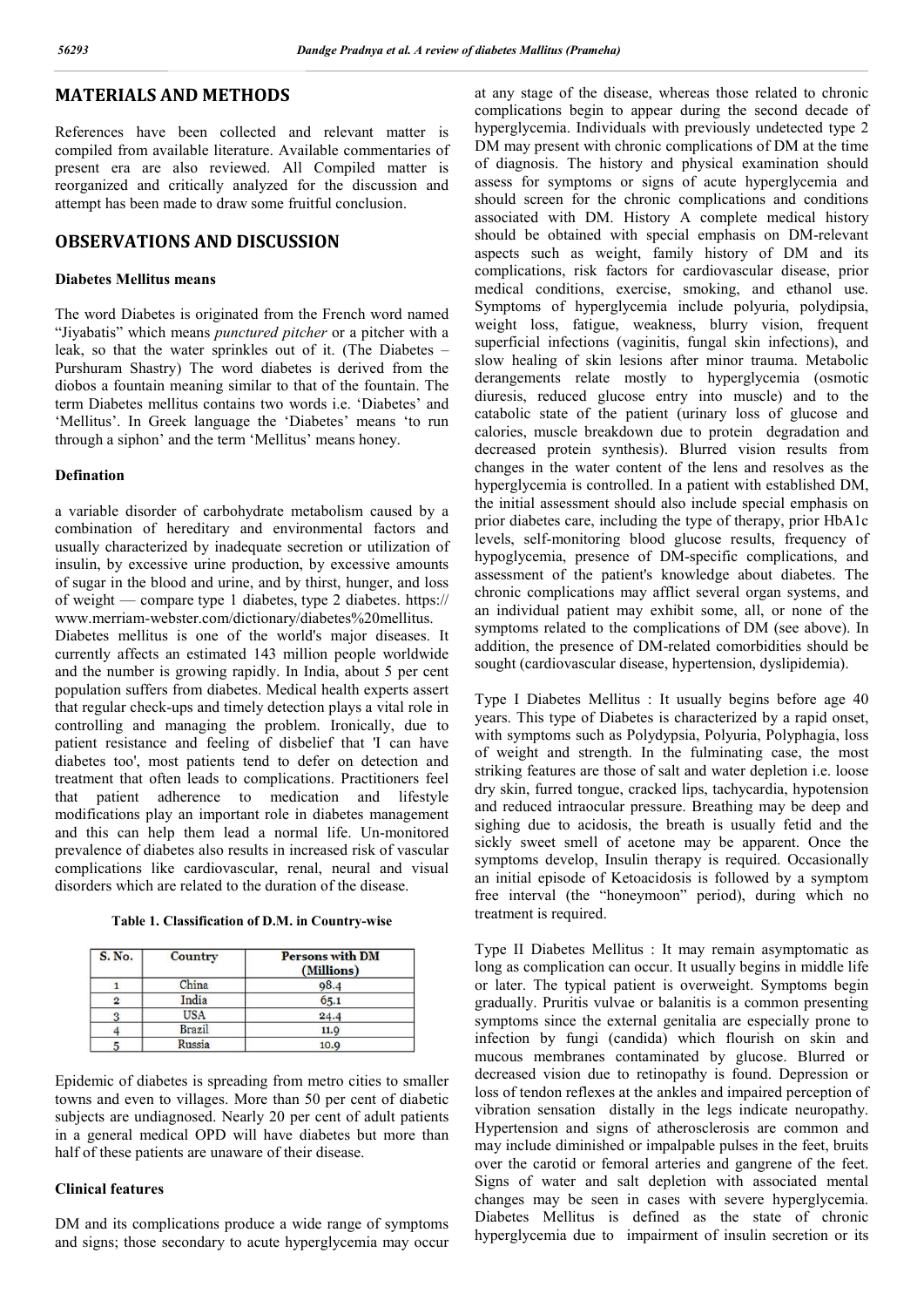action. Diabetes mellitus (DM) comprises a group of common metabolic disorders that share the phenotype of hyperglycemia. Several distinct types of DM exist and are caused by a complex interaction of genetics, environmental factors, and life-style choices. Depending on the aetiology of the DM, factors contributing to hyperglycemia may include reduced insulin secretion, decreased glucose usage, and increased glucose production. The metabolic deregulations associated with DM causes secondary path physiologic changes in multiple organ systems that impose a tremendous burden on the individual with diabetes and on the health care system. In the United States, DM is the leading cause of end-stage renal disease, non traumatic lower extremity amputations, and adult blindness. With an increasing incidence worldwide, DM will likely continue to be a leading cause of morbidity and mortality for the foreseeable future.

## **Classification**

Recent advances in the understanding of the aetiology and pathogenesis of diabetes have led to a revised classification. Presently the disease is classified on the basis of the physiological status.

**I. Type 1 diabetes** (-cell destruction, usually leading to absolute insulin deficiency)

- A. Immune-mediated
- B. Idiopathic

**II. Type 2 diabetes** (may range from predominantly insulin resistance with relative insulin deficiency to a predominantly insulin secretary defect with insulin resistance)

# **III. Other specific types of diabetes**

**A. Genetic defects** of -cell function characterized by mutations in:

- 1. Hepatocyte nuclear transcription factor (HNF) 4 (MODY 1)
- 2. Glucokinase (MODY 2)
- 3. HNF-1 (MODY 3)
- 4. Insulin promoter factor (IPF) 1 (MODY 4)
- 5. HNF-1 (MODY 5)
- 6. Mitochondrial DNA
- 7. Proinsulin or insulin conversion

## **B. Genetic defects** in insulin action

- 1. Type A insulin resistance
- 2. Leprechaunism
- 3. Rabson-Mendenhall syndrome
- 4. Lipoatrophic diabetes

**C. Diseases of the exocrine pancreas**, pancreatitis, pancreatectomy, neoplasia, cystic fibrosis, hemochromatosis, fibrocalculous pancreatopathy

**D. Endocrinopathiesacromegaly**, Cushing's syndrome, glucagonoma, pheochromocytoma, hyperthyroidism, somatostatinoma, aldosteronoma

**E. Drug**- or chemical-inducedVacor, pentamidine, nicotinic acid, glucocorticoids, thyroid hormone, diazoxide, adrenergic agonists, thiazides, phenytoin, -interferon, protease inhibitors, clozapine, beta blockers

**F. Infections congenital** rubella, cytomegalovirus, coxsackie

**G. Uncommon forms of immune-mediated** diabetes "stiffman" syndrome, ant insulin receptor antibodies.

**H. Other genetic syndromes** sometimes associated with diabetes Down's syndrome, Klinefelter's syndrome, Turner's syndrome, Wolfram's syndrome, Friedreich's ataxia, Huntington's chorea, Laurence-Moon-Biedl syndrome, myotonic dystrophy, porphyria, Prader-Willi syndrome

## **IV. Gestational diabetes mellitus (GDM)**

### **Differential diagnosis**

The differential diagnosis of the Diabetes mellitus can be done with following conditions :

### **1) Hyperglycemia due to Tissue insensitivity to Insulin**

- Hormonal tumors Acromegaly, Pheochromocytoma etc.
- Liver diseases Cirrhosis, Hemochromatosis etc.
- Muscle disorder Myotonic disorders
- Pharmacologic agents Sympathmimetic drugs etc
- Insulin receptor disorders

### **2) Hyperglycemia due to reduced Insulin secretion**

- Hormonal tumors
- Pharmacological agents

## **Insulin biosynthesis, secretion, and action biosynthesis**

Insulin is produced in the beta cells of the pancreatic islets. It is initially synthesized as a single-chain 86-amino-acid precursor polypeptide, reproinsulin. Subsequent proteolytic processing removes the aminoterminal signal peptide, giving rise to proinsulin. Proinsulin is structurally related to insulinlike growth factors I and II, which bind weakly to the insulin receptor. Cleavage of an internal 31-residue fragment from proinsulin generates the C peptide and the A (21 amino acids) and B (30 amino acids) chains of insulin, which are connected by disulfide bonds. The mature insulin molecule and C peptide are stored together and consecrated from secretary granules in the beta cells. Because the C peptide is less susceptible than insulin to hepatic degradation, it is a useful a marker of insulin secretion and allows is crimination of endogenous and exogenous sources of insulin in the valuation of hypoglycaemia. Human insulin is now produced by recombinant DNA technology; structural alterations at one or more residues are useful for modifying its physical and pharmacologic characteristics (see below).

### **Secretion**

Glucose is the key regulator of insulin secretion by the pancreatic beta cell, although amino acids, ketones, various nutrients, gastrointestinal peptides, and neurotransmitters also influence insulin secretion. Glucose levels 3.9 mmol/L (70 mg/dL) stimulate insulin synthesis, primarily by enhancing protein translation and processing, as well as inducing insulin secretion. Glucose stimulates insulin secretion through a series of regulatory steps that begin with transport into the beta cell by the GLUT2 glucose transporter. Glucose phosphorylation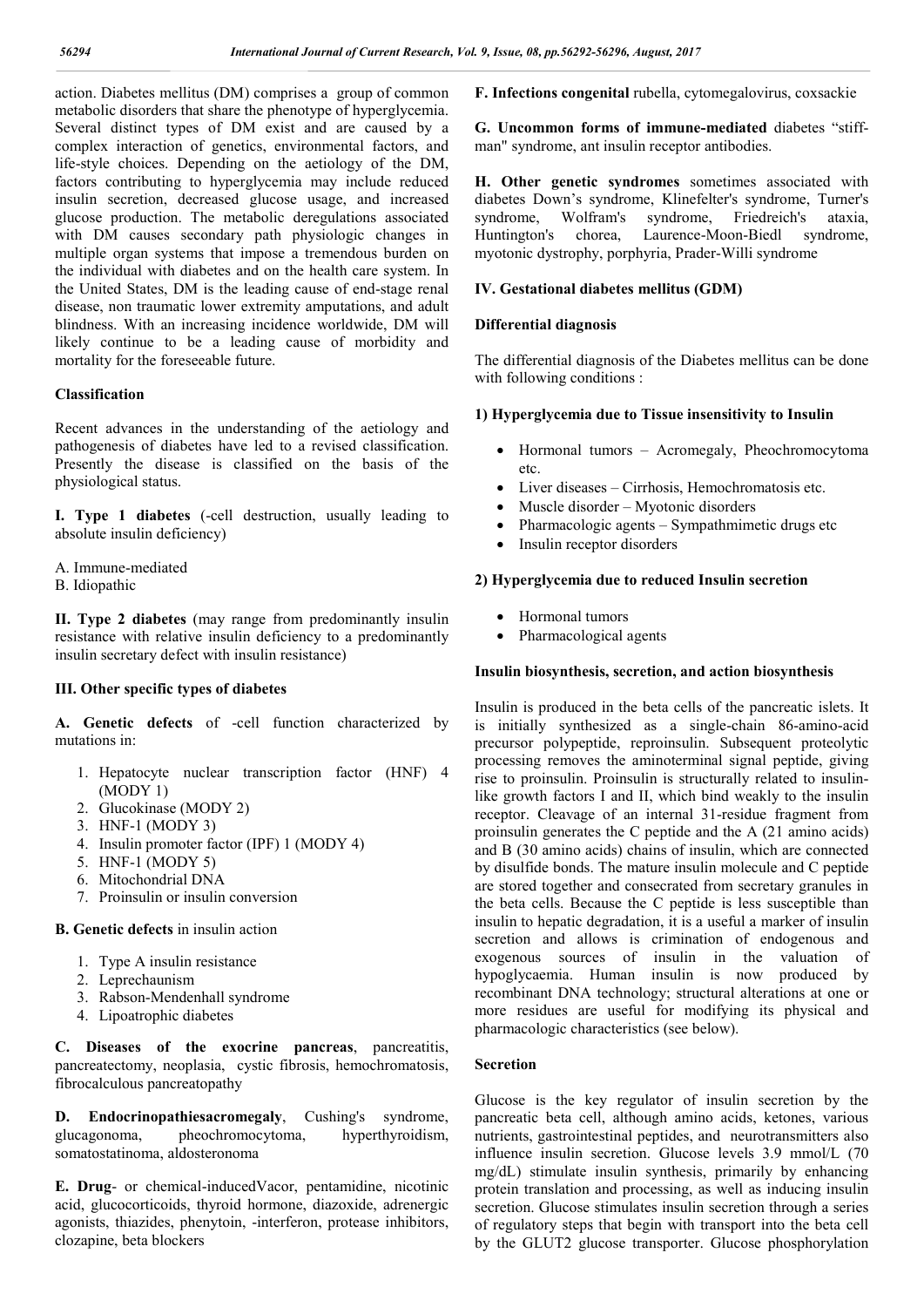by glucokinase is the rate-limiting step that controls glucoseregulated insulin secretion. Further metabolism of glucose-6 phosphate via glycolysis generates ATP, which inhibits the activity of an ATP-sensitive  $K$ + channel. This channel is a complex of two separate proteins, one of which is the receptor for certain oral hypoglycaemic (e.g., sulfonylureas, meglitinides); the other subunit is an inwardly rectifying K channel protein. Inhibition of this  $K<sub>+</sub>$  channel induces beta cell membrane depolarization, opening of voltage-dependent calcium channels (leading to an influx of calcium), and stimulation of insulin secretion. Careful studies of insulin secretory profiles reveal pulsatile pattern of hormone release, with small secretory bursts occurring about every 10 min, superimposed upon greater amplitude oscillations of about 80 to 150 min. Meals or other major stimuli of insulin secretion induce large (four- to fivefold increase versus baseline) bursts of insulin secretion that usually last for 2 to 3 h before returning to baseline. Derangements in these normal secretory patterns are one of the earliest signs of beta cell dysfunction in DM (see below).

## **Action**

Once insulin is secreted into the portal vein,  $~50\%$  is removed and degraded by the liver. Unrestricted insulin enters the systemic circulation and binds to its Receptor in target sites. The insulin receptor belongs to the tyrosine kinas' class of membrane-bound receptors. Insulin binding to the receptor stimulates intrinsic tyrosine kinas' activity, leading to receptor utophosphorylation and the recruitment of intracellular signaling molecules, such as insulin receptor substrates (IRS) 1 and 2. These and other adaptor proteins initiate a complex cascade of phosphorylation and dephosphorylation reactions, ultimately resulting in the widespread metabolic and mitogenic effects of insulin. As an example, activation of the phosphatidylinositol-3-kinase (PI-3 kinase) pathway stimulates translocation of glucose transporters (e.g., GLUT4) to the cell surface, an event that is crucial for glucose uptake by skeletal muscle and fat. Activation of other insulin receptor signaling pathways induces glycogen synthesis, protein synthesis, lipogenesis, and regulation of various genes in insulinresponsive cells. Glucose homeostasis reflects a precise balance between hepatic glucose production and peripheral glucose uptake and utilization. Insulin is the most important regulator of this metabolic equilibrium, but the effects of other pathways including neural input, metabolic signals, and hormones (e.g., glucagon) result in integrated control of glucose supply and utilization. In the fasting state, low insulin levels promote hepatic luconeogenesis and glycogenolysis to prevent hypoglycemia. Low insulin levels decrease glycogen synthesis, reduce glucose uptake in insulin-sensitive tissues, and promote mobilization of stored precursors. Reduced insulin levels are also permissive in allowing glucagon to stimulate glycogenolysis and gluconeogenesis by the liver and renal medulla. These processes are of critical importance to ensure an adequate glucose supply for the brain. Postprandially, a large glucose load elicits a rise in insulin and fall in lucagon, leading to a reversal of these processes. The major portion of postprandial glucose is utilized by skeletal muscle. Other tissues, most notably the brain, utilize glucose in an insulin-independent fashion.

#### **Diagnosis**

• Diabetes may be diagnosed on the basis of one abnormal plasma glucose (random ≥11.1 mmol/L or

fasting  $\geq$ 7 mmol/L) in the presence of diabetic symptoms such as thirst, increased urination, recurrent infections, weight loss, drowsiness and coma.

- In asymptomatic people with an abnormal random plasma glucose, two fasting venous plasma glucose samples in the abnormal range  $(\geq 7 \text{ mmol/L})$  are recommended for diagnosis.
- Two-hour venous plasma glucose concentration  $\geq 11.1$ mmol/L two hours after 75 g anhydrous glucose in an oral glucose tolerance test (OGTT).
- The World Health Organization (WHO) now recommends that glycated haemoglobin (HbA1c) can be used as a diagnostic test for diabetes. An HbA1c of 48 mmol/mol (6.5%) is recommended as the cut-off point for diagnosing diabetes. A value less than 48 mmol/mol does not exclude diabetes diagnosed using glucose tests. (Arora *et al*., 2010)

### **Management**

The management plan for a person with diabetes includes: (Zargar *et al*., 2000)

- Diabetes education: structured education and selfmanagement (at diagnosis and regularly reviewed and reinforced) to promote awareness.
- Diet and lifestyle: healthy diet, weight loss if the person is overweight, smoking cessation, regular physical exercise.
- Maximising glucose control while minimising adverse effects of treatment, such as hypoglycaemia.
- Reduction of other risk factors for complications of diabetes, including the early detection and management of hypertension, drug treatment to modify lipid levels and consideration of ant platelet therapy with aspirin.
- Monitoring and early intervention for complications of diabetes, including cardiovascular disease, feet problems, eye problems, kidney problems and neuropathy.

#### **Conclusion**

The goals of therapy for type 1 or type 2 DM are to: (1) eliminate symptoms related to hyperglycemia, (2) reduce or eliminate the long-term microvascular and macrovascular complications of DM, and (3) allow the patient to achieve as normal a life-style as possible. To reach these goals, the physician should identify a target level of glycemic control for each patient, provide the patient with the educational and pharmacologic resources necessary to reach this level, and monitor/treat DM-related complications. Symptoms of diabetes usually resolve when the plasma glucose is 11.1 mmol/L (200 mg/dL), and thus most DM treatment focuses on achieving the second and third goals.

# **REFERENCES**

Anjana RM, Ali MK, Pradeepa R, Deepa M, Datta M, Unnikrishnan R, Rema M, Mohan V. 2011. The need for obtaining accurate nationwide estimates of diabetes prevalence in India - rationale for a national study on diabetes. *Indian J Med Res*., 133:369–80. [PMC free article] [PubMed]